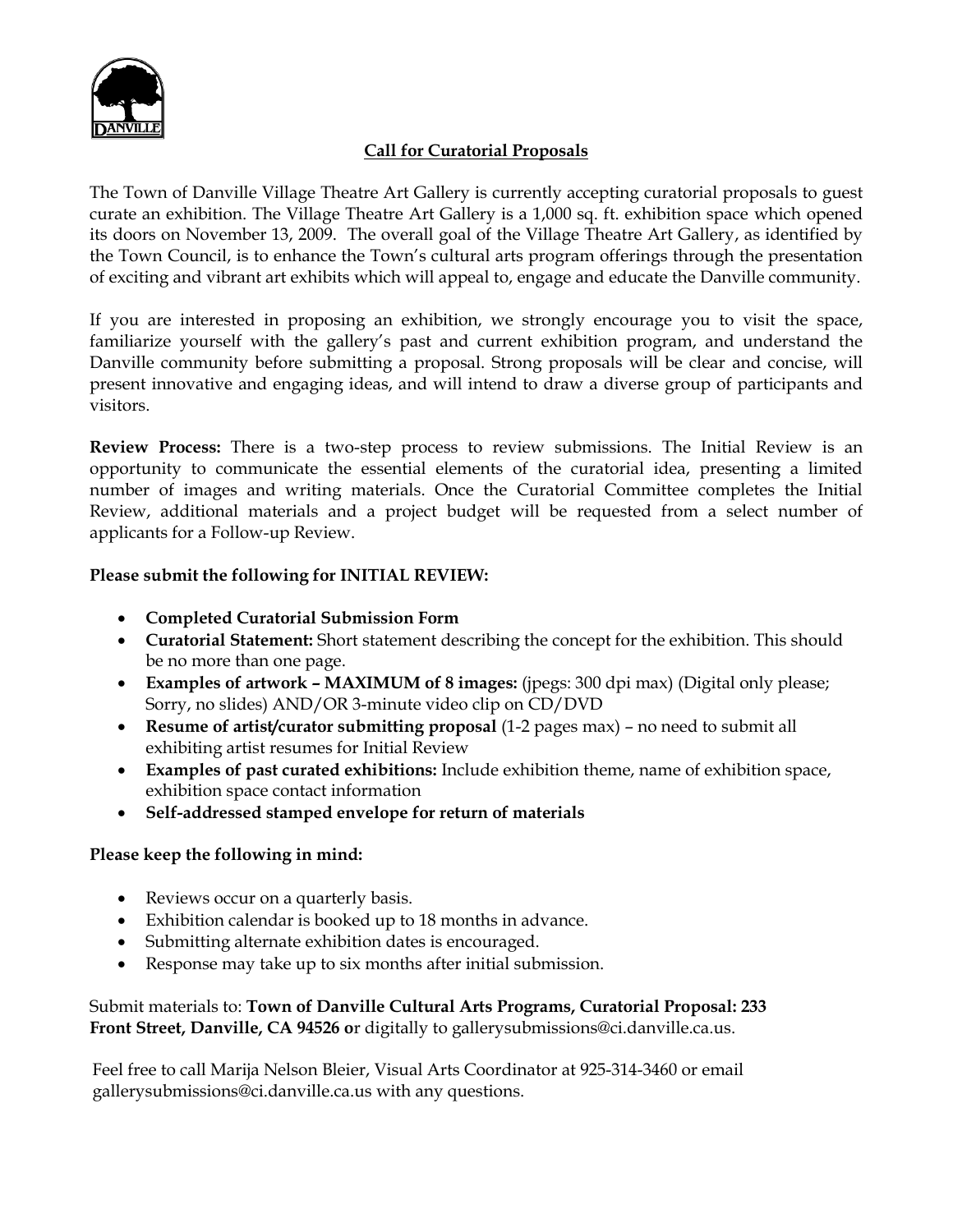

### **Curatorial Submission Form**

|                                                                 | 1. Title of your proposed project/exhibition: ___________________________________                                                                                                                                                      |
|-----------------------------------------------------------------|----------------------------------------------------------------------------------------------------------------------------------------------------------------------------------------------------------------------------------------|
|                                                                 | 2. Curatorial Statement: Please attach a one-page statement describing the project.                                                                                                                                                    |
| 3. Artists: Please list the names of the included artists here: | Total number: __________                                                                                                                                                                                                               |
|                                                                 |                                                                                                                                                                                                                                        |
|                                                                 |                                                                                                                                                                                                                                        |
|                                                                 | 4. Image Inventory: Please include the artist, year, title, media, and dimensions of each image included                                                                                                                               |
|                                                                 | Image 1:                                                                                                                                                                                                                               |
|                                                                 |                                                                                                                                                                                                                                        |
|                                                                 | Image 3:                                                                                                                                                                                                                               |
|                                                                 |                                                                                                                                                                                                                                        |
|                                                                 |                                                                                                                                                                                                                                        |
|                                                                 |                                                                                                                                                                                                                                        |
|                                                                 | Image 7:                                                                                                                                                                                                                               |
|                                                                 | Image 8:                                                                                                                                                                                                                               |
|                                                                 | 4. Schedule: Is there a particular month that you prefer for the exhibition?                                                                                                                                                           |
|                                                                 | 5. Have you visited the Village Theatre Art Gallery? __________ On what occasion(s)? ________________________                                                                                                                          |
| Gallery.                                                        | 6. Please describe how you feel the project is particularly suited to the Town of Danville's Village Theatre Art<br>(This could be in relation to the Town's mission, location, physical space, artists involved in the project, etc.) |
|                                                                 |                                                                                                                                                                                                                                        |
|                                                                 |                                                                                                                                                                                                                                        |

7. Please tell us how you first heard about the Village Theatre Art Gallery: (web posting, friend, attending an event,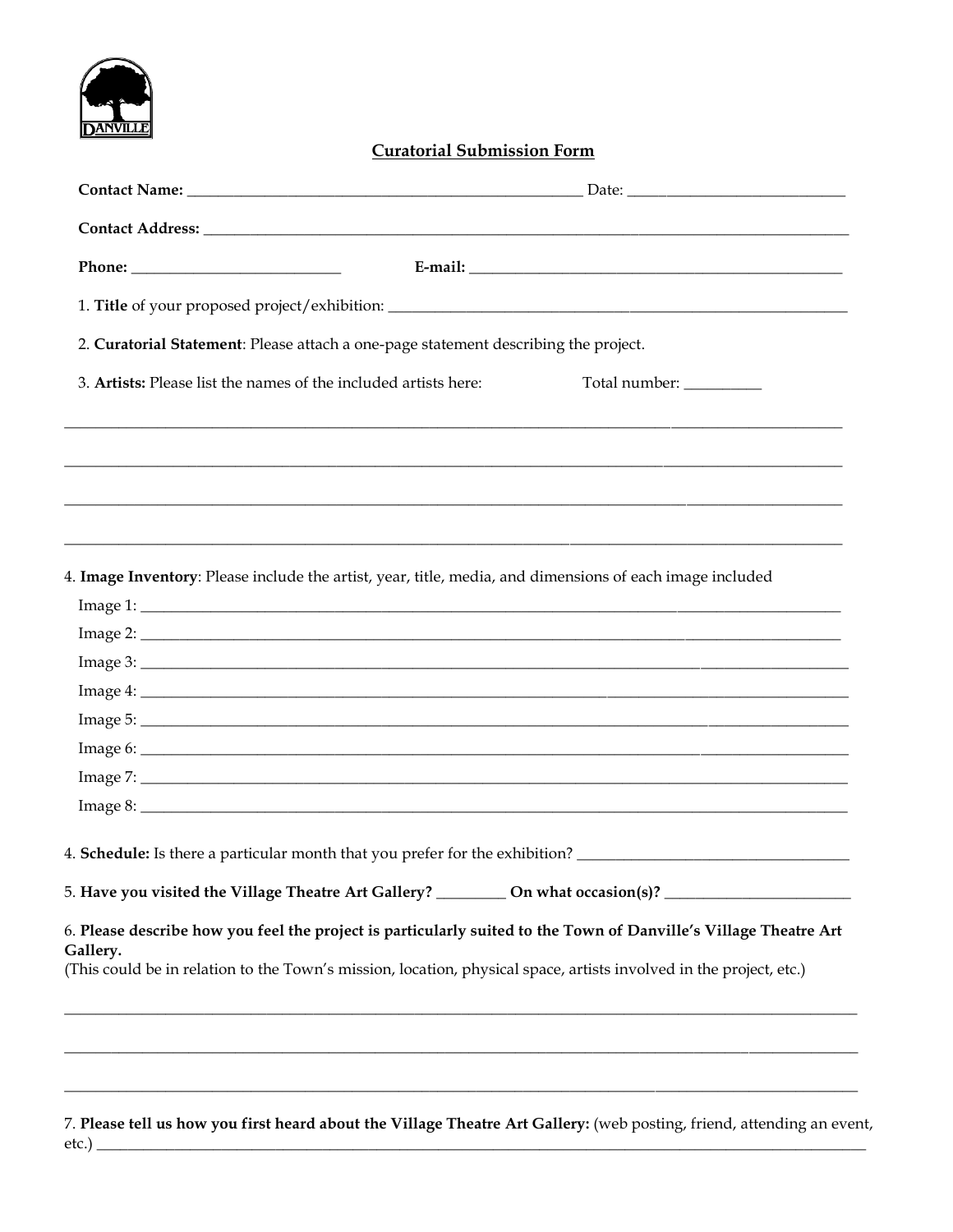

# **Guidelines for Proposing an Exhibition at the Town of Danville Village Theatre Art Gallery**

## **Curatorial Committee**

Selection of exhibits for the Village Theatre Art Gallery is guided by the Town's Curatorial Committee. The five-member Curatorial Committee is comprised of individuals who have a professional background in the visual/cultural arts, arts education, municipal cultural arts programs or gallery, museum or curatorial experience. The Curatorial Committee reviews exhibition proposals and ensures exhibitions are appropriate for the Danville community.

Objectives of the Curatorial Committee:

- Assess exhibition opportunities which will appeal to, engage and educate the Danville community
- Base decisions on the aesthetic, original, social, intellectual and technical merits of proposals
- Foster collaboration and partnerships between the Town of Danville, artists, and art organizations
- Promote awareness of the Town's cultural arts offerings through exhibits and programming
- Maintain a fair and objective opinion to benefit the Danville community

# **Town Responsibilities**

**Installation:** Town staff is responsible for coordinating and executing installation of exhibitions with the aid of the curator. Artists/curators with special installation requirements are required to coordinate their efforts with the exhibition coordinator, prior to installation. Based on availability and stock, artists/curators may be responsible for procuring any equipment or special supplies that the galleries cannot provide.

**Supplies and equipment:** Based on availability and scheduling constraints, the Town will provide a variety of equipment to exhibiting artists, including pedestals and vitrines for sculptural/mixed-media work.

**Promotional materials, print and web:** For each exhibition, there is a set budget for promotional and printed materials. Postcards are typically printed 6 weeks prior to the exhibition's opening, posted on the website and send to a mailing list comprised of Town officials, area galleries, arts organizations, and gallery patrons. All printed materials and online content are produced and approved by Town staff, including graphics, design, and copy. All print and web materials must adhere to the Town's branding standards.

**Exhibition didactics and support materials:** Town staff will proof and print all checklists, object labels, statements, didactic material, signage, wall labels and vinyl lettering.